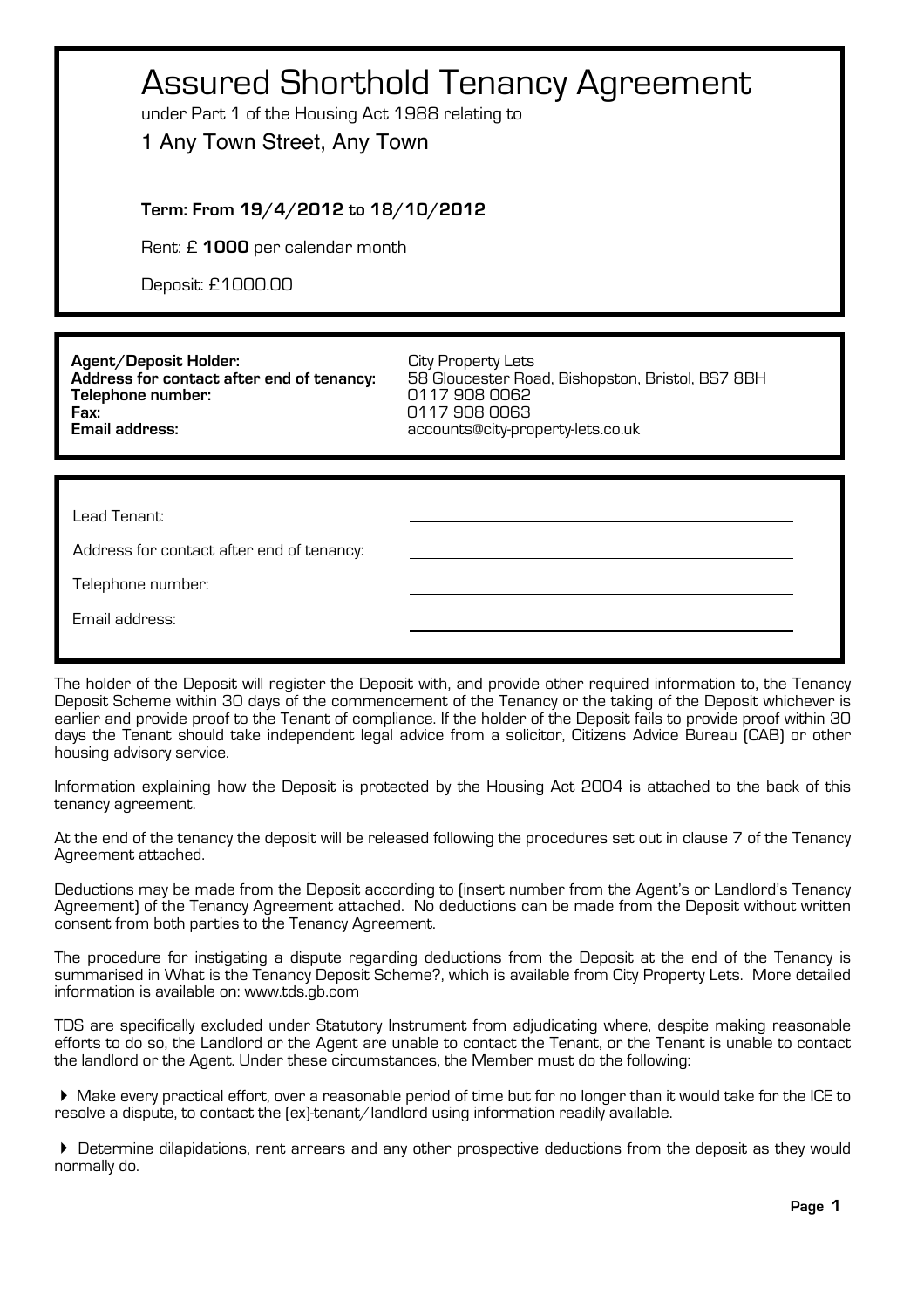! Allocate the deposit, pay the party who is present as appropriate, and transfer the amount due to the absent tenant/landlord to a suitably designated "Client Suspense (bank) Account".

A formal record of these activities should be made, supported by appropriate documentation.

Following sufficient time (usually at least six years) having elapsed from last contact from the absent tenant/landlord the Member may then donate the amount allocated to them to a suitable registered charity – subject to an undertaking that any valid claim subsequently received by the Member from the beneficial or legal owner would be immediately met by the Member from its own resources.

Should the absent tenant/landlord return within that period and seek to dispute the allocation of the deposit, the ICE may offer to adjudicate.

The Landlord confirms that the information provided to the Agent (delete if landlord) and the Tenant is accurate to the best of his knowledge and belief and that the Tenant has had the opportunity to examine the information.

The Tenant confirms he has been given the opportunity to examine this information. The Tenant confirms by signing this document that to the knowledge of the Tenant the information above is accurate to the best of his knowledge and belief.

Signed by the Tenant:

Signed by the Landlord/Agent:

The Deposit is safeguarded by the Tenancy Deposit Scheme, which is administered by:

Tenancy Deposit Scheme PO Box 1255 Hemel Hempstead **Herts** HP1 9GN

phone 0845 226 7837 web www.tds.gb.com email deposits@tds.gb.com fax 01442 253193

The Dispute Service Ltd also offers a service for enabling a dispute relating to the deposit to be resolved without having to go to court.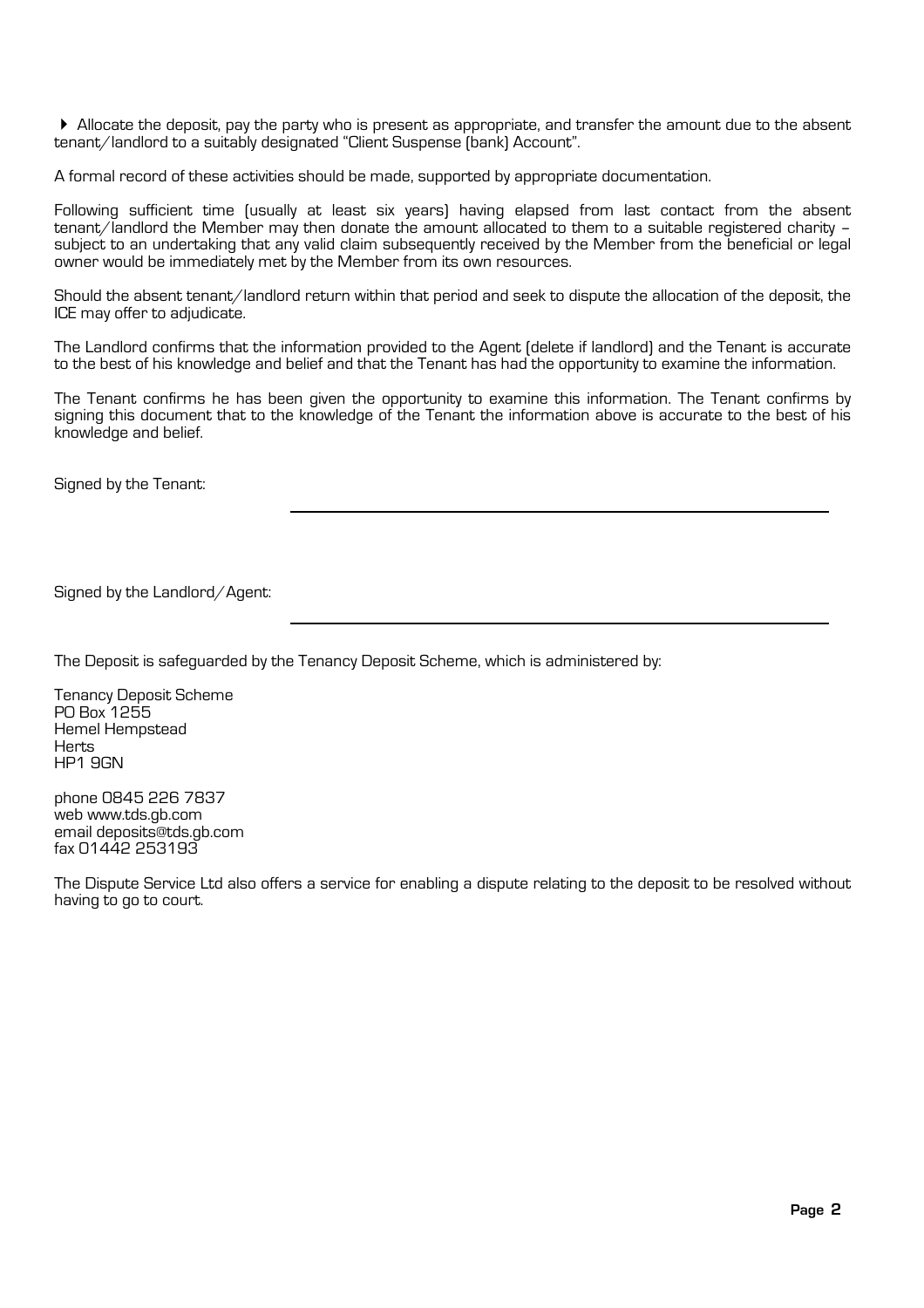## An agreement made **19/4/2012** BETWEEN **A N Otherlandlord**

of 58 Gloucester Road Bishopston Bristol (hereinafter called "The Landlord") of the one part and

## **A N Othertenant** of

and as Guarantor(s)

(herein after called "The Tenant") of the other part each for themselves and their personal representatives/successors in title

## WHEREBY IT IS AGREED as follows:-

1

The Landlord AGREES TO LET and the Tenant AGREES TO TAKE ALL THAT land and property situated and known as **1 Any Town Street, Any Town**

(herein after called "The Premises") together with the furniture fixtures and effects therein as the same are more particularly described in an inventory (herein after called "The Inventory") to be signed by the parties hereto prior to the date hereof

# 2

THE Premises shall be held for a term (hereinafter called "The Tenancy") of **183** days commencing on **19/4/2012**

# 3

THE rent shall be **1000** Pounds (£**1000**) per calendar month payable in advance without any deductions whatsoever the first payment to be made on the signing hereof and the subsequent payments on the same day of each month of the term hereby granted and to be paid to the Landlord or such person or body as he shall direct

# $\Delta$

IF the Tenant shall fail to pay the rent or any sum due under this Agreement within fourteen days of the due date whether formally demanded or not the Tenant shall pay to the Landlord interest in the amount outstanding at the rate of 4% per annum above the base rate of National Westminster Bank PLC from time to time in force calculated on a day to day basis from the date when it was due to the date on which it is paid and interest shall be deemed to be recoverable as rent in arrears

5

(a) The parties acknowledge that this Agreement is intended to create an Assured Shorthold Tenancy within Part 1 Chapter II of the Housing Act 1988 and that the provisions for recovery of possession of the Premises by the Landlord in Section 21 thereof apply accordingly save where the Landlord serves a notice under paragraph 2 of Schedule 2A to that  $\Delta$ ct

(b) The Tenant acknowledges that immediately before entering into this Agreement he was not himself or jointly with any other person a protected or statutory tenant of the Premises

(c) Without prejudice to the generality of the preceding sub-clause (a) of Clause 5 the Landlord hereby gives notice to the Tenant that the Premises are or may become his principal home and further gives notice that possession of the Premises may be recovered under Ground 1 in part 1 of Schedule 2 to the Housing Act 1988

(d) Without prejudice to the generality of the preceding sub-clause (a) of Clause 5 the Landlord hereby notifies the Tenant that the Premises may be subject to a mortgage and the mortgagee may be entitled to exercise power of sale conferred on him by the mortgage or by Section 101 of the Law of Property Act 1925 and may require possession of the Premises for the purpose of disposing of them with vacant possession in the exercise of that power and further gives Notice to the tenant that possession of the Premises may be recovered on Ground 2 on Part 1 of the Schedule 2 of the Housing Act 1988

# 6

Nothing in this Agreement shall entitle the Tenant to withhold or delay any payment of the rent or other sum due or in any way prejudice affect or derogate from the rights of the Landlord in relation to such non-payment including (but without prejudice to the generality of the above) under the proviso for re-entry contained in this Agreement

# 7

Throughout the Tenancy the Tenant covenants with the Landlord as follows:-

(a) to pay the rent at the time and in the manner hereinbefore provided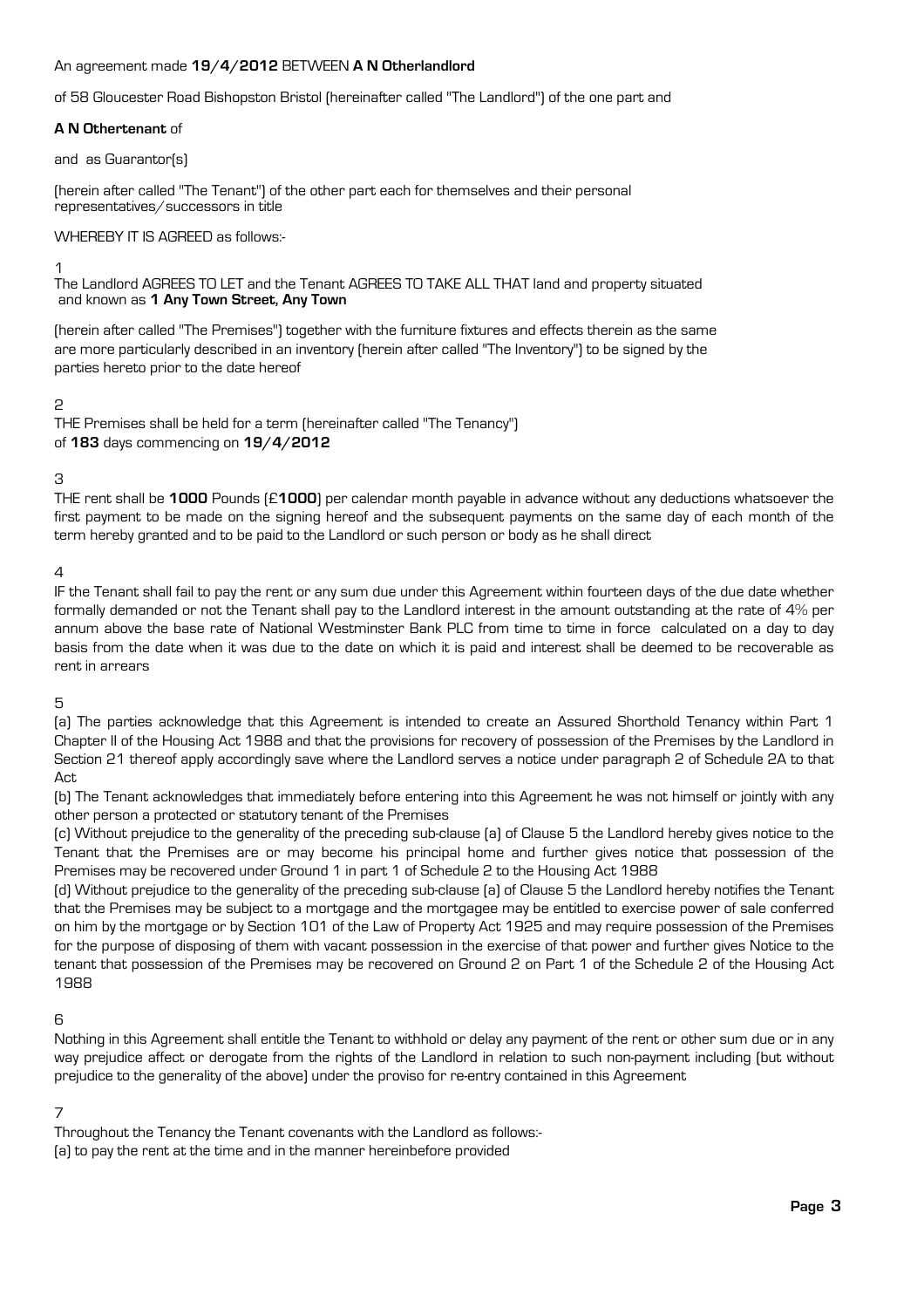(b) to arrange forthwith with the relevant authorities for all accounts in respect of gas electricity water council tax telephone and security systems at the Premises to be addressed to the Tenant in his own name and to pay all standing charges in connection with the same and all charges for gas fuel oil and electric light and power which shall be consumed or supplied on or to the Premises during the Tenancy and if any of the said services are discontinued disconnected altered or removed during the Tenancy without the written consent of the Landlord the Tenant will be responsible for reconnection charges and installation and other costs arising in relation thereto (including if necessary the cost of replacement) and at the expiry of the Tenancy to arrange for the transfer of such services into the name of the Landlord and for the addressing of all subsequent accounts to the Landlord provided that the tenant shall be and remain responsible for the costs of such transfer

(c) to keep the drains gutters and pipes of the property clear and the chimneys swept (if appropriate)

(d) at his own expense to ensure that any windows linen curtains carpets furniture and soft-furnishings are properly cleaned during the Tenancy and at the end of the Tenancy (howsoever determined)

(e) to preserve and keep the interior of the Premises and the said furniture fixtures and effects in a good state of repair and shall deliver up said fixtures and effects in such repair at the expiration or other determination of the Tenancy and shall make good repair or at the option of the Landlord pay the value of all or any part of or replace any of such furniture fixtures and effects which may be broken lost damaged or destroyed by the Tenant or his family licensees visitors or others (reasonable wear and tear and damage by accidental fire excepted) provided that the Tenant gives immediate notice to the Landlord or his agents of the occurrence of fire and provided further that the relevant policy of insurance shall not have been rendered void or voidable or payment of the whole or part of the insurance moneys shall not have been refused in consequence of some default on the part of the Tenant or others

(f) not to leave the Premises vacant or unoccupied for period in excess of fourteen consecutive days without first giving written notice to the Landlord of the intention to do so

(g) not to alter or change or install any locks on any doors or windows in or about the Premises or have any additional keys made for any of the locks without the prior written consent of the Landlord and if any such additional keys are made to deliver the same up to the Landlord together with all original keys at the expiration or sooner determination of the Tenancy and in the event that such keys have been lost to pay to the Landlord on demand any costs incurred by the Landlord in replacing those locks to which the keys belonged

(h) to pay to the sum of £**1000** (herein after known as "the Deposit") to be held by the Agent as Stakeholder (The Agent is a member of the Tenancy Deposit Scheme) without accrual of any interest whatsoever (any interest earned will belong to the Agent) as security for the performance of the Tenant of his obligations under this Agreement and the holding and use of the Deposit shall be without prejudice to any other right or remedy of the Landlord whether express or implied and the Landlord shall notify the Tenant immediately in the event of resort to the Deposit and the Tenant shall forthwith upon such notification make such payment as be required to restore the Deposit to its original balance of £**1000**. The Deposit can be used to repay:

• Any damage, or compensation for damage, to the premises its fixtures and fittings or for missing items for which the tenant may be liable, subject to an apportionment or allowance for fair wear and tear, the age and condition of each and any such item at the commencement of the tenancy, insured risks and repairs that are the responsibility of the landlord.

• The reasonable costs incurred in compensating the landlord for, or for rectifying or remedying any major breach by the tenant of the tenant's obligations under the tenancy agreement, including those relating to the cleaning of the premises, its fixtures and fittings. To also include damaged caused by condensation.

• Any unpaid accounts for utilities or water charges or environmental services or other similar services or Council Tax incurred at the property for which the tenant is liable.

• Any rent or other money due or payable by the tenant under the tenancy agreement of which the tenant has been made aware and which remains unpaid after the end of the tenancy.

At the end of the tenancy the Agent must tell the tenant within 10 working days\* of the end of the tenancy if they propose to make any deductions from the Deposit.

If there is no dispute the Member/Agent will keep or repay the Deposit, according to the agreed deductions and the conditions of the tenancy agreement. Payment of the Deposit or any balance if it will be made within 10 working days of the Landlord and the Tenant agreeing the allocation of the Deposit.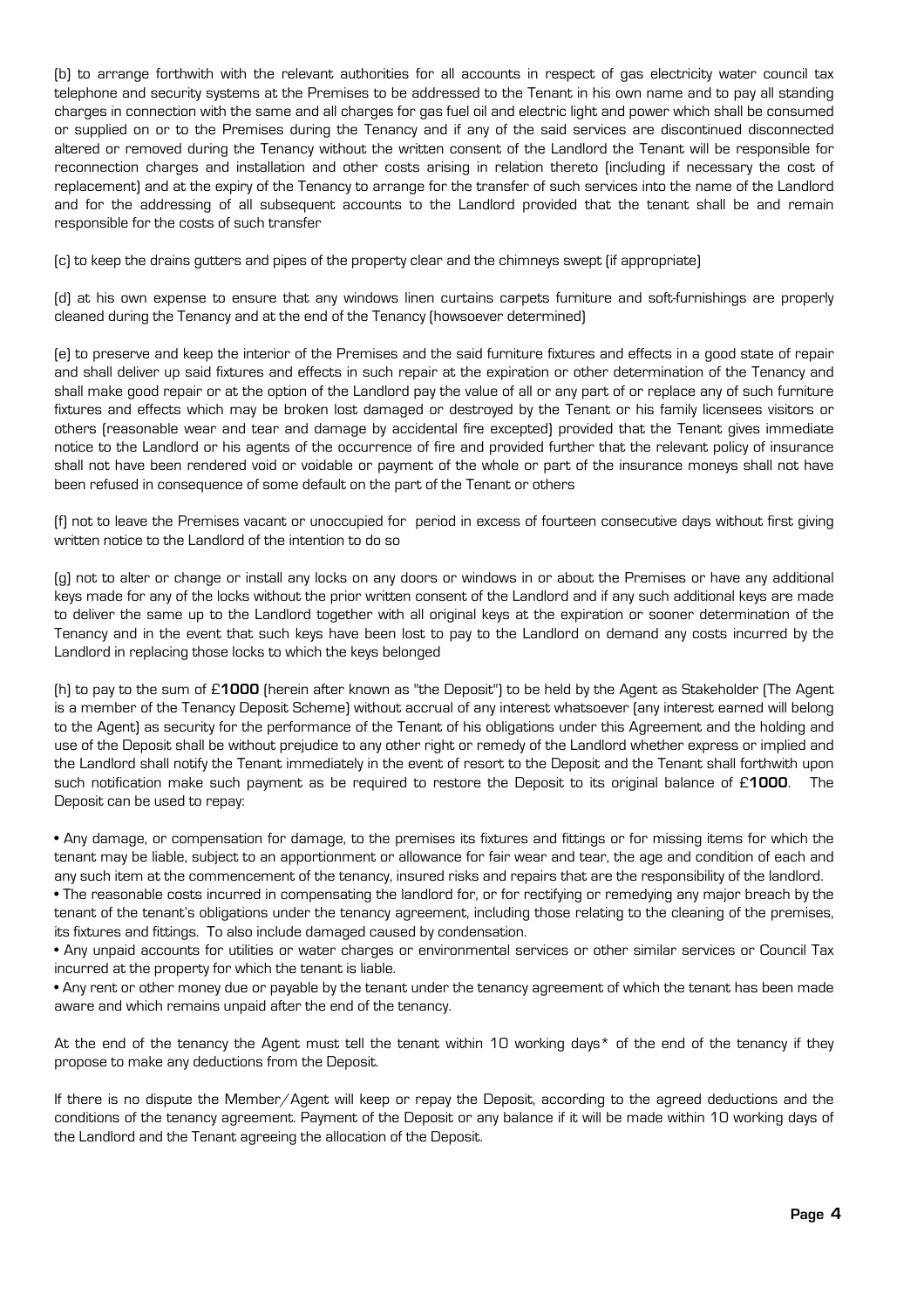The Tenant should try to inform the Member/Agent in writing if the Tenant intends to dispute any of the deductions regarded by the Landlord or the Agent as due from the deposit within 10 working days\* after the termination or earlier ending of the Tenancy and the Tenant vacating the property. The period may not be reduced to less than 14 days. The Independent Case Examiner ("ICE") may regard failure to comply with the time limit as a breach of the rules of TDS and if the ICE is later asked to resolve any dispute may refuse to adjudicate in the matter.

If, after 10 working days\* following notification of a dispute to the Agent/Member and reasonable attempts having been made in that time to resolve any differences of opinion, there remains an unresolved dispute between the Landlord and the Tenant over the allocation of the Deposit the dispute will be submitted to the ICE for adjudication. All parties agree to co-operate with the adjudication.

The statutory rights of the Landlord and the Tenant to take legal action through the County Court remain unaffected by clauses above.

(i) deliver up to the Landlord the Premises and all new fixtures and fittings and additions thereto (except such as the Tenant shall be entitled by law to remove) and the furniture fixtures and effects described in the Inventory or the articles substituted for the same at the expiration or other determination of the Tenancy in good clean state condition and repair

(j) to take all necessary measures at all times to prevent damage by weather conditions or otherwise to the central heating system in the Premises including but without prejudice to the generality of the foregoing draining the system or leaving it working during any period in which the Tenancy is temporarily away from the Premises and the Tenant further agrees to make good at his own expense any damage caused to the Premises or the contents thereof which occurs by reason of any breach of this sub-clause (j) of this Agreement

To take prudence steps to adequately heat and ventilate the premises in order to help prevent condensation. Where such condensation may occur, to take care to promptly wipe down and clean surfaces as required to stop the build up of mould growth or damage to the premises or its fixtures and fittings and to inform the landlord of its occurrence. In the event any damage is caused by mould or condensation, to reasonably compensate the landlord for any cost incurred in repairing or making good the affected area(s).

(k) to give notice in writing/email of any repairs which are the Landlord's responsibility here under to the Landlord or his agent and where emergency requires that repairs be carried out immediately in order to protect the structure of the Premises or the contents thereof to give immediate notice in writing thereof to the Landlord

(l) to maintain the garden to a neat and tidy standard to mow the lawns of the garden regularly and not to cut lop or remove or damage any of the trees bushes shrubs or plants but to preserve the same

(m) to permit the Landlord or his agent or workmen on 24 hours prior notice (unless in the case of an emergency where access will be gained immediately) and at reasonable hours of the day to enter upon and inspect the state and condition of the Premises and the said furniture fixtures and effects and to allow the Landlord and those authorised by the Landlord to carry out to the Premises any repairs which are necessary and the responsibility of the Landlord. If the Tenant is unable to grant access to the Landlord or his Agent he hereby authorises the Landlord or his Agent to use his own key to gain access.

(n) during the last six weeks of the Tenancy howsoever determined to permit the Landlord or his agent to erect on the Premises a sign indicating that the Premises are available for letting and the tenant shall permit any prospective tenants at reasonable times to inspect and view the same

(o) not to make any alteration in or addition to the Premises (whether decorative structural or otherwise) or any part thereof and not to damage or injure the same. Not to use blu tack or thumb tacks in any walls or woodwork.

(p) not to do or permit or suffer to be done on the Premises or any part thereof anything which may be or become a nuisance or annoyance to the Landlord or to the occupants of the adjoining premises or which would vitiate any insurance or increase the ordinary premiums payable under the policy or policies covering the Premises or the said furniture fixtures and effects

(q) not to carry on any profession trade or business on the Premises or let in or receive paying guests on the Premises or place or exhibit any notice board or notice whatsoever on any portion of the Premises but to use the Premises as a single private residence only

(r) not to assign underlet or part with or share possession of the Premises or any part thereof or of the said furniture fixtures and effects or any of them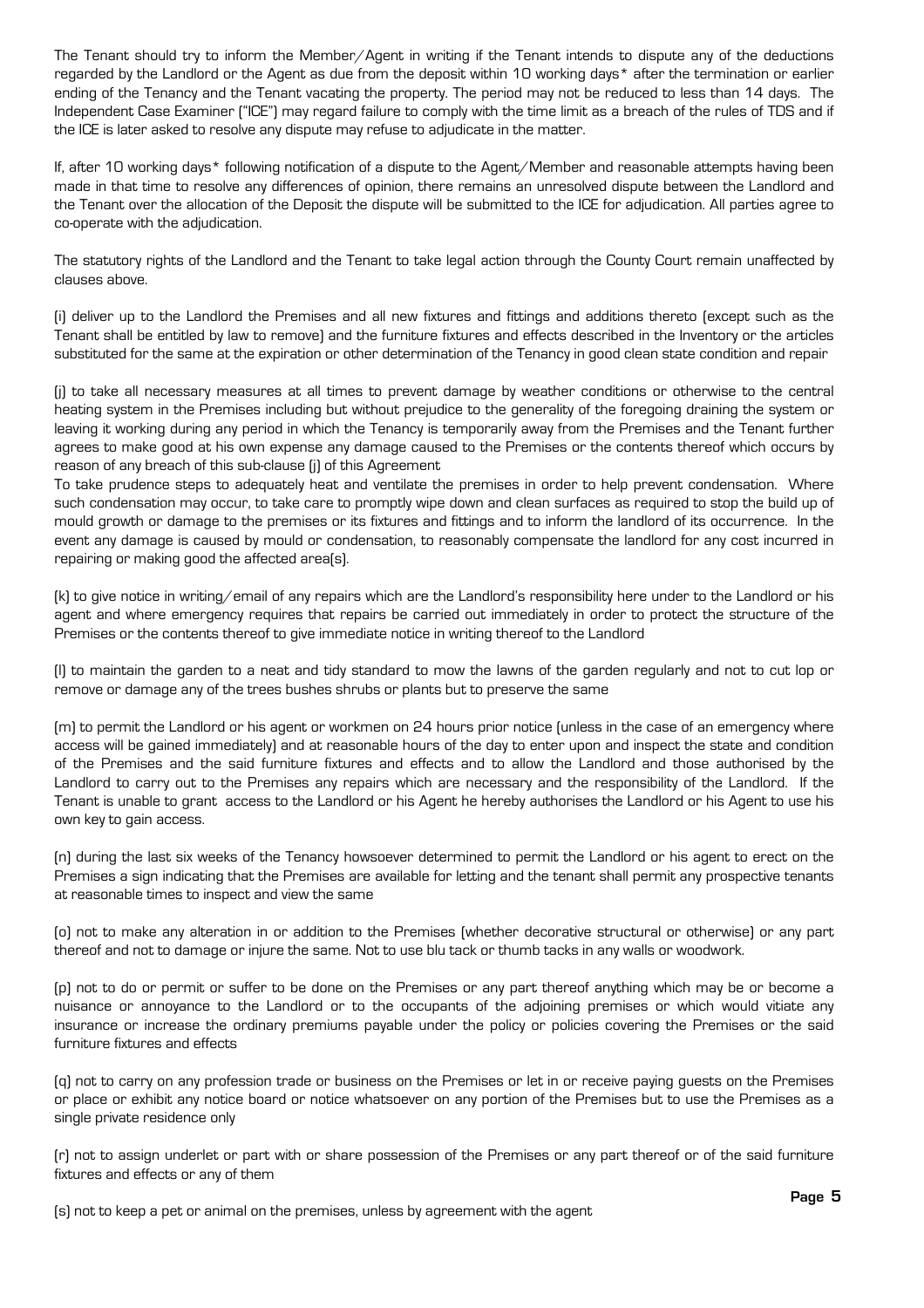(t) to pay the Landlord's costs and disbursements (which costs and disbursements shall in the case of legal costs be of a solicitor and own client basis) of and in connection with

(i) the negotiation preparation execution and grant of this Agreement and the Stamp Duty on the Counterpart

(ii) the preparation and service of the Inventory before the commencement of the Tenancy during or on expiry or other determination of the Tenancy

(iii) any steps taken in contemplation or in connection with the preparation of a Schedule of Dilapidations during or after the expiration of the term

(iv) every application made by the Tenant for a consent or licence required by the provisions of this Agreement whether such consent or licence is granted or refused or proffered subject to any qualification or condition or whether the application is withdrawn unless such refusal qualification or condition is unlawful whether because it is unreasonable or otherwise

(v) the preparation and service of a Notice under Sections 146 and 147 of the Law of Property Act 1925 incurred by or in contemplation of proceedings under those provisions of that Act notwithstanding that forfeiture is avoided otherwise than by relief that is granted to by the Court and

(vi) the recovery or attempted recovery of the arrears of rent or other sums due from the Tenant

(vii) the general enforcement of the terms of this Agreement including but not limited to the costs of attempting recovery of or recovery of possession of the Premises

(u) effect and maintain insurance in respect of their own furniture personal possessions and effects within the property

(v) to be responsible for the upkeep of all smoke detectors fitted to the premises replacing batteries as necessary and ensuring they are kept in working order

(w) smoking is not permitted on the premises

8 THROUGHOUT the Tenancy the landlord covenants as follows:-

(a) That the Tenant paying the rent and performing the covenants on the part of the Tenant hereinbefore contained may quietly possess and enjoy the Premises without any unlawful interruption from the Landlord or any person claiming under or in trust for the Landlord

(b) to keep the Premises insured against fire and explosion in the full value thereof and insure the Landlord's furnitures fixtures and effects

(c) to keep the exterior and structure of the Premises including drains guttering and external pipes in reasonable repair (repairs rendered necessary by the negligence or improper acts of the Tenant or his family licensees visitor servants or others excepted)

(d) to keep installations for the provision of heating and supply of electricity, gas and water in good order

(e) ensure ongoing supply for utilities (gas, electric, water etc.)

(f) repair any defects in common parts

(g) ensure that the property is fit for human habitation

## 9 PROVIDED ALWAYS AND IT IS HEREBY AGREED AS FOLLOWS:-

(a) if the Premises or any part thereof shall at any time during the Tenancy be destroyed or damaged by fire explosion or otherwise so as to be unfit for occupation and use or not through the negligence of the Tenant or servants or others the rent hereby reserved or a fair proportion thereof according to the nature and extent of the damage sustained shall be suspended until the Premises shall be again fit for habitation and use and in case any dispute arises under this provision it shall be submitted to arbitration pursuant to Part 1 of the Arbitration Act 1996

(b) if the rent or any part thereof shall be in arrears for fourteen days after becoming payable (whether formally demanded or not) or if there is any breach of any of the covenants on the part of the Tenant or if the Tenant becomes bankrupt or enters into any composition or other arrangement with his creditors or suffers any distress or execution on his goods or if the Premises shall be left vacant or unoccupied for more than twenty-eight days then the tenancy shall absolutely determine without prejudice to Landlords rights and it shall be lawful for the Landlord or his agent immediately **Page 6**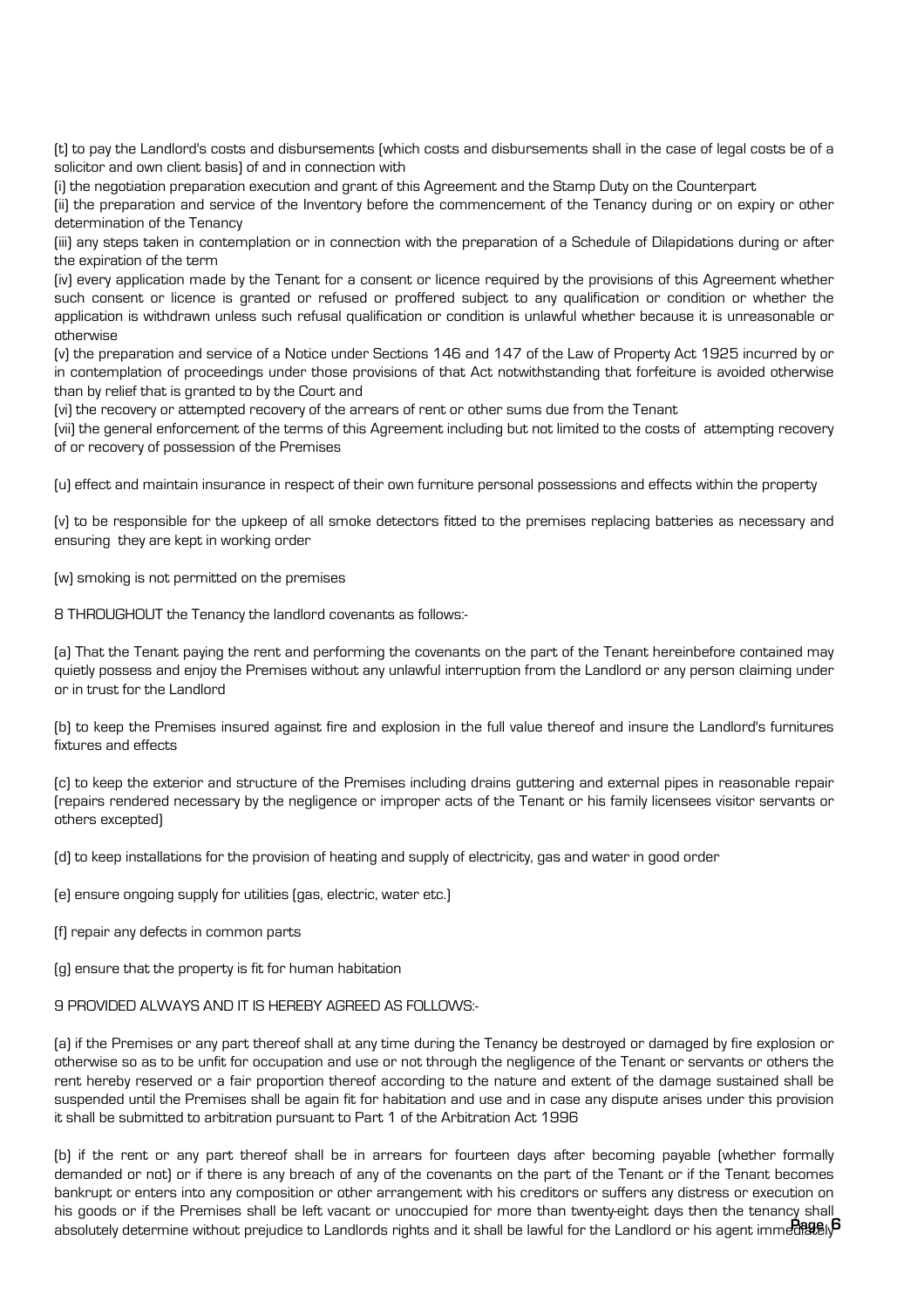and at any time thereafter to re-enter and take possession of the Premises and of the furniture fixtures and fittings without any liability to an action at law for trespass or otherwise and with the power to recover all rent then in arrear and any further rent and other sum due in satisfaction of any liability due from the Tenant that may accrue under this Agreement

(c) if at any time the Landlord wishes to determine the Tenancy for whatsoever reason the Landlord shall give to the Tenant not less than two calendar months previous notice in writing of such his desire (such notice to expire no earlier than **183** days after the commencement of the term) then immediately on the expiration of such notice the Tenancy and everything herein contained shall cease and be void without prejudice to the rights and remedies of either party against the other in respect of any antecedent claim or breach of obligation

(d) if at any time the Tenant wishes to determine the Tenancy the Tenant shall give to the Landlord not less than one calendar months prior notice in writing of his desire, which will take effect from the next rent payment day (such notice to expire no earlier than **183** days after the commencement of the term)

(e) any Notice under this Agreement to be served either by the Landlord or the Tenant can be served either personally or by first class post and any notice sent by registered post shall be deemed to be delivered forty eight hours after it has been posted and any Notice to the Tenant shall be further deemed sufficiently served if delivered to the Property personally and for the purposes of this Clause the word "Notice" shall include any Summons or other Court process or document in any Court action in respect of this Agreement

(f) if any document arising under this Agreement is signed on or behalf of the Tenant or Landlord the person so signing shall be deemed the authorised signatory of the Landlord or Tenant

(g) if any person other than the Tenant who pays the rent due hereunder or any part thereof to the Landlord shall be deemed to have made such payment as agent for and on behalf of the Tenant

(h) any bank charges incurred by City Property Lets Ltd through a cheque of the Tenant being dishonoured by the Tenants' bankers or any interest on late rental payments will be deducted from the deposit if they have not been paid by the Tenant to the Agent

10 IN this Agreement where the context so admits the singular includes the plural and the masculine the feminine and vice-versa and obligations undertaken by more than one person are joint and several obligations

11 THIS Agreement shall take effect subject to the provisions of Section 11 of the Landlord and Tenant Act 1985 if applicable to the Tenancy

12 Should the tenancy created by this agreement be in force for a period in excess of twelve months then the rent payable for the period in excess of twelve months may be reviewed at twelve monthly intervals according to the rate of inflation with an increase minimum of five percent and a maximum of twelve and one half percent

13 hereby undertake to stand as Guarantor on all the terms of the Agreement in the event of default by the Tenant

14 The Tenant agrees to pay the Landlord's Agent, by Standing Order from their Bank Account each calendar month for the duration of the Tenancy furthermore should the Tenant be in receipt of Housing Benefit the Tenant hereby agrees to contract with the Local Authority Housing Benefit Department to have any benefit to which he or she is entitled paid directly to the Landlord's Agent receipt or acceptance of Housing Benefit by parties to this Agreement in no way alters the terms of this Agreement IN WITNESS whereof the Landlord and Tenant have executed this Agreement the day and year before first written

# **SIGNED by Tenant(s):**

# **SIGNED by Landlord:**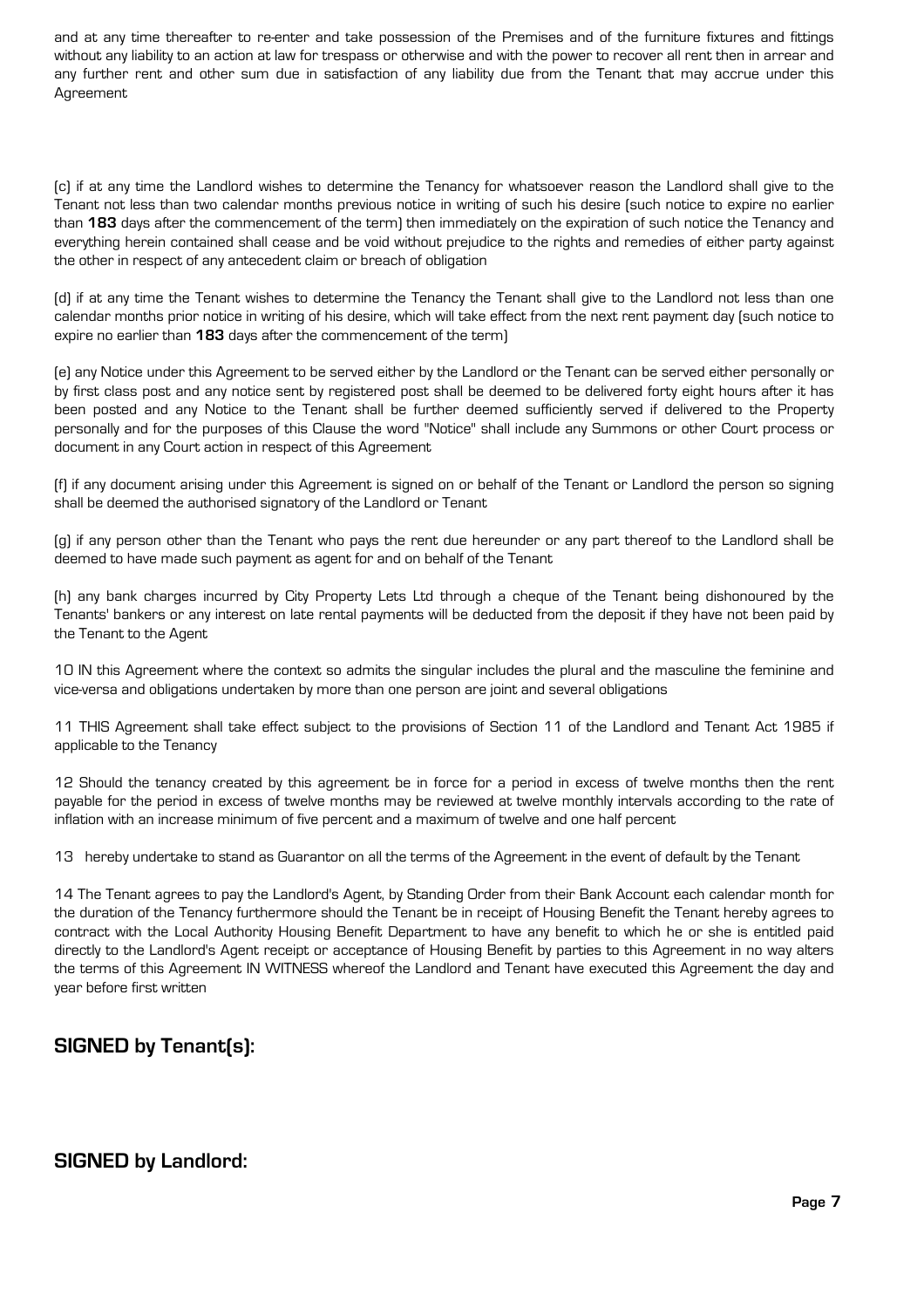# **NOTICES:**

# **Landlord & Tenant Act 1987 Section 48**

| $[1]$ name<br>of tenant    | To A N Othertenant             |
|----------------------------|--------------------------------|
| (3) address<br>of dwelling | Re 1 Any Town Street, Any Town |

We City Property Lets of 58 Gloucester Road Bishopston Bristol on behalf of your Landlord hereby give you notice pursuant to section 48(1) of the Landlord and Tenant Act 1987 that your Landlord's address for service of notices (including notices in proceedings) in respect of your tenancy of the above premises which is to commence on the **19/4/2012** is as follows:

c/o City Property Lets, 58 Gloucester Road , Bishopston , Bristol

Dated **19/4/2012**

# **Housing Act 1988 Schedule 2 Ground 2**

## **Notice of Occupation as Home: Recovery of Possession of Dwellinghouse Let on Assured Tenancy**

| [1] name and<br>address of tenant   | To A N Othertenant                                                   |                                                  |  |
|-------------------------------------|----------------------------------------------------------------------|--------------------------------------------------|--|
|                                     | of                                                                   |                                                  |  |
| [2] name and<br>address of landlord | From                                                                 | A N Otherlandlord                                |  |
|                                     |                                                                      | of 58 Gloucester Road Bishopston Bristol BS7 8BH |  |
| (3) address of<br>dwelling          | give you notice that the possession of the<br>dwellinghouse known as |                                                  |  |
|                                     |                                                                      | 1 Any Town Street, Any Town                      |  |
|                                     | May be recovered on Ground 2 Schedule 2 to the Housing Act 1988      |                                                  |  |
|                                     |                                                                      | Dated 19/4/2012                                  |  |

# **Housing Act 1988 Schedule 2 Ground 1**

## **Notice of Occupation as Home: Recovery of Possession of Dwellinghouse Let on Assured Tenancy**

| [1] name and<br>address of tenant   | To A N Othertenant                                                             |  |
|-------------------------------------|--------------------------------------------------------------------------------|--|
|                                     | of                                                                             |  |
| [2] name and<br>address of landlord | From A N Otherlandlord                                                         |  |
|                                     | of 58 Gloucester Road Bishopston Bristol BS7 8BH                               |  |
| [3] address of<br>dwelling          | give you notice that the possession of the<br>dwellinghouse known as           |  |
|                                     | 1 Any Town Street, Any Town                                                    |  |
|                                     | May be recovered on Ground 1 Schedule 2 to the Housing Act 1988                |  |
|                                     | Dated 19/4/2012                                                                |  |
|                                     | Signed                                                                         |  |
|                                     | Landlord                                                                       |  |
| [4]Name and<br>address              | [Landlord's agent] City Property Lets<br>58 Gloucester Road Bishopston Bristol |  |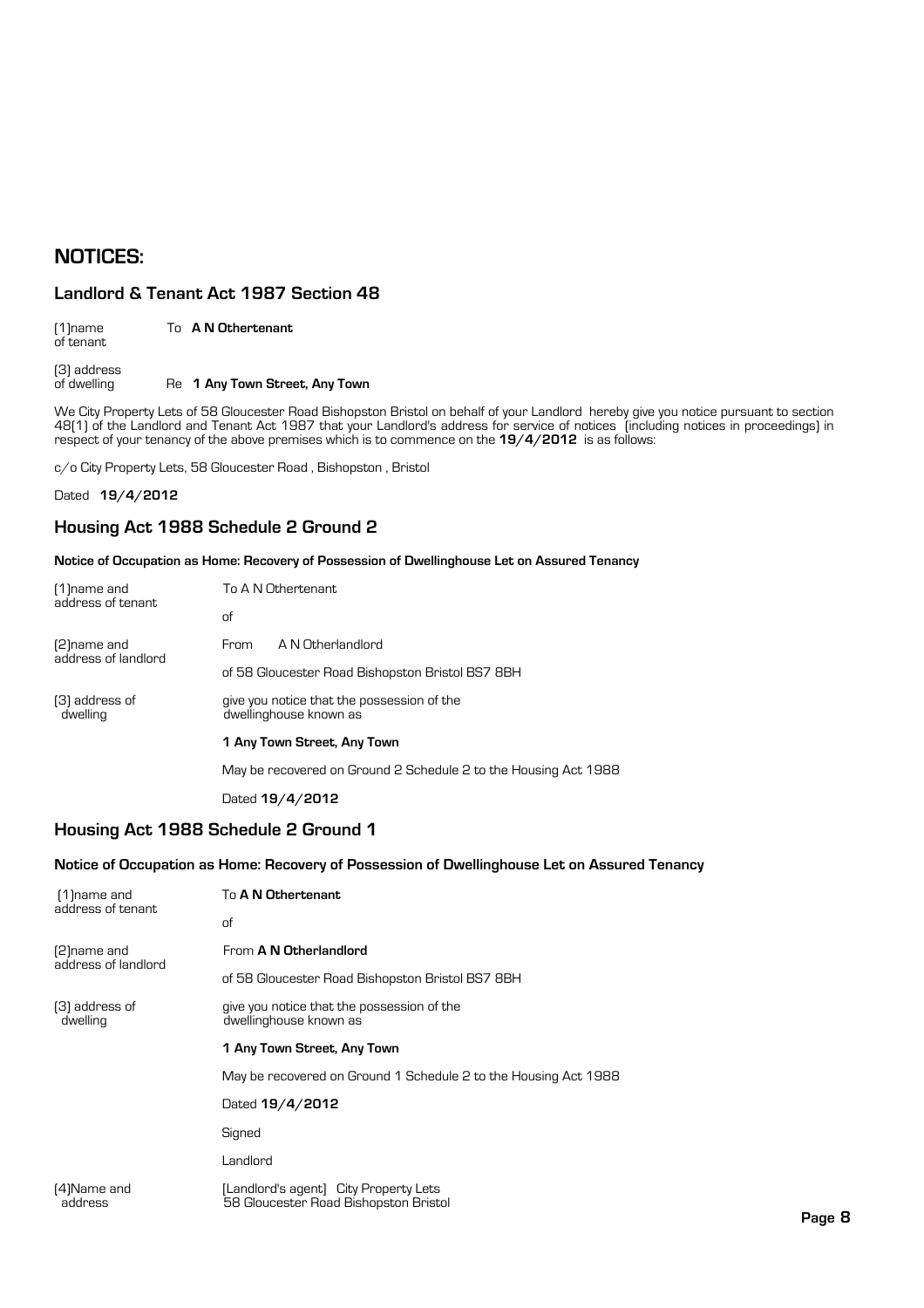## **INFORMATION FOR TENANTS ABOUT THE TENANCY DEPOSIT SCHEME OPERATED BY THE DISPUTE SERVICE:**

### **About The Dispute Service:**

The Dispute Service is an independent, not-for-profit company set up in 2003 to resolve complaints and disputes about tenants' deposits in the private rented sector – speedily, cost-effectively and fairly. We operate the Tenancy Deposit Scheme, which is one of the three approved tenancy deposit protection schemes.

## **What is the Tenancy Deposit Scheme?**

The Tenancy Deposit Scheme (TDS) protects the deposits that tenants give to private landlords. It also offers a way of resolving disputes about returning those deposits.

Tenancy deposit protection schemes apply to all assured shorthold tenancies that started on or after 6 April 2007 in England and Wales where the annual rent does not exceed £100,000 a year.

### **Under the Tenancy Deposit Scheme:**

- deposits will be protected during the tenancy;
- the person or organization holding the deposit must return it to the tenant promptly at the end of the tenancy, provided there is no dispute about returning it;
- any dispute about returning the deposit will be dealt with fairly by the Independent Case Examiner;
- the Independent Case Examiner will decide the dispute quickly, and the deposit will be paid out without unnecessary delay.

Tenants can check if their deposit is registered with the Tenancy Deposit Scheme by visiting www.tds.gb.com and going to the Is my Deposit Registered? page. Tenants enter their unique tenancy code or their surname, the amount of the deposit, the tenancy postcode, and the date their tenancy started.

### **What are the legal requirements?**

The Housing Act 2004 states that any landlord or agent who takes a deposit from a tenant for an assured shorthold tenancy must put it in an approved tenancy deposit protection scheme. Landlords or agents who fail to do this within 30 days of receiving the deposit can be fined up to three times the value of the deposit as a result of court action. They also cannot serve a Section 21 notice to end a tenancy and regain possession of the property until:

• the deposit has been repaid; or

• legal proceedings for failing to protect the deposit have ended.

The Housing Act also states that:

- the tenant must be told which tenancy deposit protection scheme their deposit is held in;
- the deposit must be in money;

• landlords who do not give the tenant the information they are required to under the law about protecting their deposit will not be able to issue the tenant with a Section 21 notice;

• the landlord or agent must give the deposit to the scheme operators when asked to do so;

• each scheme must have procedures for resolving disputes without legal action (using 'alternative dispute resolution'), but the parties can go to court if they prefer.

If there is no dispute, the deposit holder must return the undisputed deposit amount to the tenant within 10 days of being asked to repay it.

The Act allows for deposits to be held in:

- a custodial scheme the money is held by an independent third party outside the landlord's control;
- an insurance-based scheme the money is held by the landlord or their agent, provided they have suitable insurance arrangements.

Each tenancy deposit protection scheme has its own rules. The rules for TDS are set out in the following documents:

- The Tenancy Deposit Scheme for Lettings Agents and Corporate Landlords: Membership Rules
- The Tenancy Deposit Scheme for Landlords: Membership Rules
- The Tenancy Deposit Scheme Rules for the Independent Resolution of Tenancy Deposit Disputes

You can view these documents at www.tds.gb.com

### **Who can join the Tenancy Deposit Scheme?**

The Tenancy Deposit Scheme is open to landlords and regulated letting agents offering residential property for rent. They will be asked to provide relevant information – as set out in the TDS rules – to determine if they can be accepted as members, and what their subscription will be. Landlords and letting agents who wish to join must be members of one of the approved bodies mentioned below.

## **What is an approved body?**

An approved body is any professional body, accreditation scheme or trade association that TDS has approved to give their members a streamlined application process and a reduced subscription. Approved bodies are also expected to take appropriate disciplinary action against their members who fail to comply with the TDS rules. The following are all approved bodies: The Association of Residential Letting Agents, Royal Institution of Chartered Surveyors, the National Association of Estate Agents, the National Approved Lettings Scheme and the Law Society.